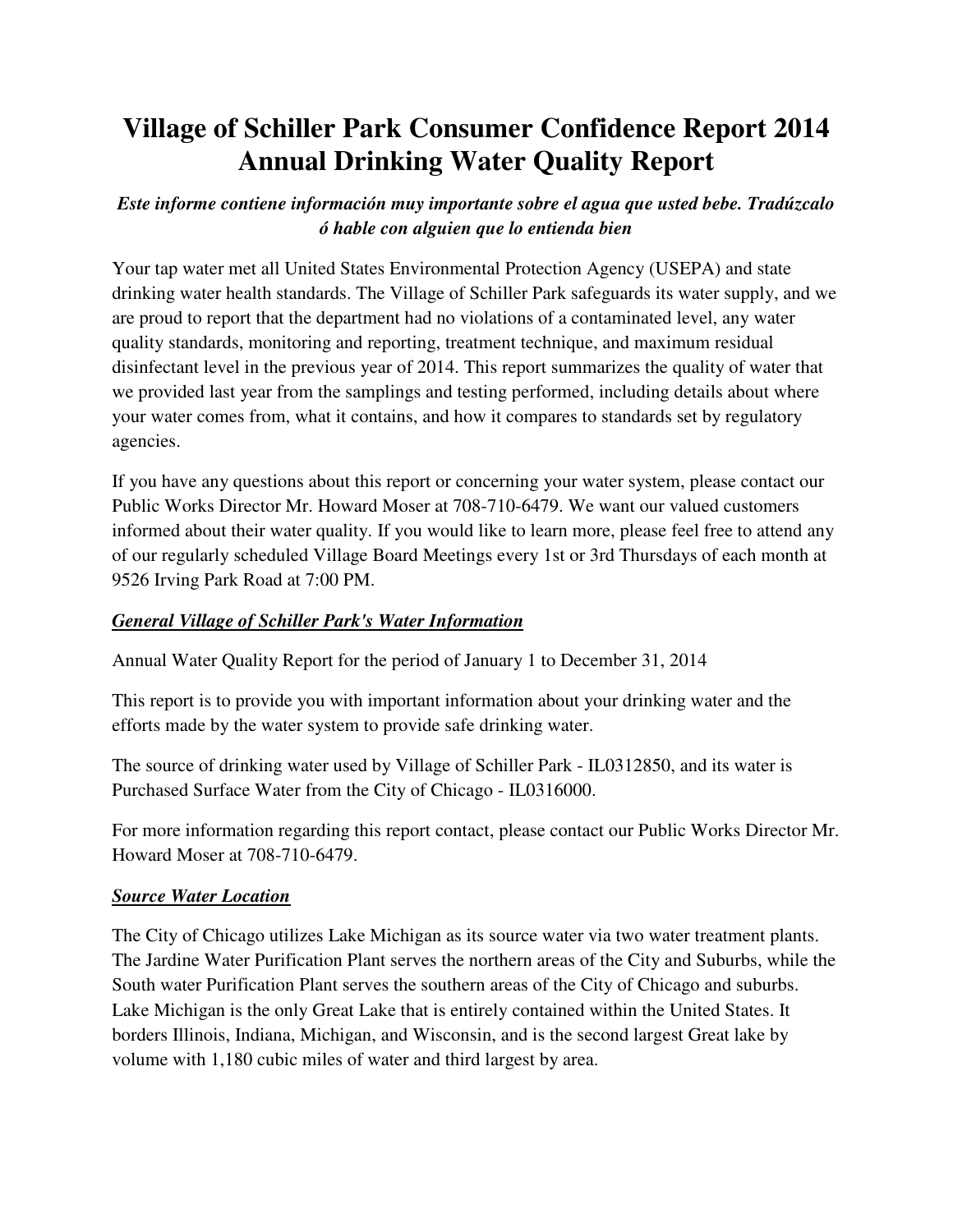# *Source Water Information*

| Source Water<br>Name                            |                                   | Type of<br>Water | <b>Report Status</b> | Location                                |
|-------------------------------------------------|-----------------------------------|------------------|----------------------|-----------------------------------------|
| CC 01-9428 W<br><b>IRVING PARK</b><br><b>RD</b> | FF IL0316000 TP01:<br><b>LAKE</b> | <b>SW</b>        |                      | CL <sub>2</sub> HSP<br><b>DISCHARGE</b> |

# *Source Water Assessment*

We want our valued customers informed about their water quality. If you would like to learn more, please feel welcome to attend any of our regularly scheduled meetings. The Source Water Assessment for our water supply has been completed by the Illinois EPA. If you would like a copy of this information, please stop by City Hall or call our water operator at 708-710-6479. To view a summary version of the completed Source Water Assessments, including: Importance of Source Water; Susceptibility to Contamination Determination; and documentation/recommendation of Source Water Protection Efforts, you may access the Illinois EPA website at http://www.epa.state.il.us/cgi-bin/wp/swap-fact-sheets.pl.

The Illinois EPA considers all surface water sources of community water supply to be susceptible to potential pollution problems. The very nature of surface water allows contaminants to migrate into the intake with no protection only dilution. This is the reason for mandatory treatment for all surface water supplies in Illinois. Chicago's offshore intakes are located at a distance that shoreline impacts are not usually considered a factor on water quality. At certain times of the year, however, the potential for contamination exists due to wet-weather flows and river reversals. In addition, the placement of the crib structures may serve to attract waterfowl, gulls and terns that frequent the Great Lakes area, thereby concentrating fecal deposits at the intake and thus compromising the source water quality. Conversely, the shore intakes are highly susceptible to storm water runoff, marinas and shoreline point sources due to the influx of groundwater to the lake.

# *Source Water Assessment Summary*

The Illinois EPA implemented a Source Water Assessment Program (SWAP) to assist with watershed protection of public drinking water supplies. The SWAP inventories potential sources of contamination and determined the susceptibility of the source water to contamination. The Illinois EPA has completed the SWAP for our supply. Further information on our community water supply's Source Water Assessment Program is available by calling the City of Chicago, Department of Water Management at 312-742-6635.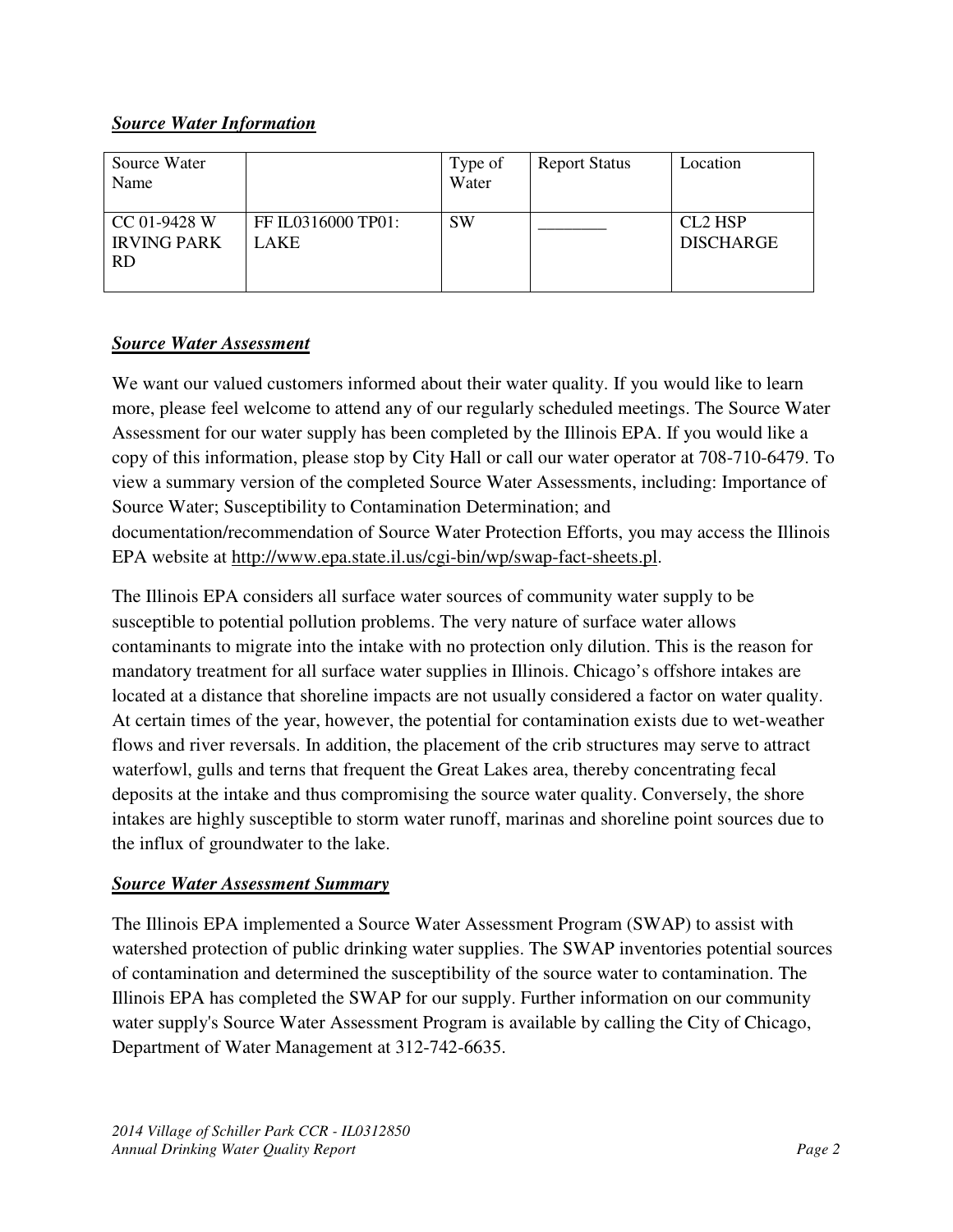# *Source of Drinking Water*

The sources of drinking water (both tap water and bottled water) include rivers, lakes, streams, ponds, reservoirs, springs, and wells. As water travels over the surface of the land or through the ground, it dissolves naturally-occurring minerals and, in some cases, radioactive material, and can pickup substances resulting from the presence of animals or from human activity.

Contaminants that may be present in source water include:

- Microbial contaminants, such as viruses and bacteria, which may come from sewage treatment plants, septic systems, agricultural livestock operations, and wildlife.
- Inorganic contaminants, such as salts and metals, which can be naturally-occurring or result from urban storm water runoff, industrial or domestic wastewater discharges, oil and gas production, mining, or farming.
- Pesticides and herbicides, which may come from a variety of sources such as agriculture, urban storm water runoff, and residential uses.
- Organic chemical contaminants, including synthetic and volatile organic chemicals, which are by-products of industrial processes and petroleum production, and can also come from gas stations, urban storm water runoff, and septic systems.
- Radioactive contaminants, which can be naturally-occurring or be the result of oil and gas production and mining activities

Drinking water, including bottled water, may reasonably be expected to contain at least small amounts of some contaminants. The presence of contaminants does not necessarily indicate that water poses a health risk. More information about contaminants and potential health effects can be obtained by calling the EPAs Safe Drinking Water Hotline at (800) 426-4791

In order to ensure that tap water is safe to drink, EPA prescribes regulations which limit the amount of certain contaminants in water provided by public water systems. FDA regulations establish limits for contaminants in bottled water, which must provide the same protection for public health.

Some people may be more vulnerable to contaminants in drinking water than the general population.

Immuno-compromised persons such as persons with cancer undergoing chemotherapy, persons who have undergone organ transplants, people with HIV/AIDS or other immune system disorders, some elderly and infants can be particularly at risk from infections. These people should seek advice about drinking water from their health care providers. EPA/CDC guidelines on appropriate means to lessen the risk of infection by Cryptosporidium and other microbial contaminants are available from the Safe Drinking Water Hotline (800-426-4791).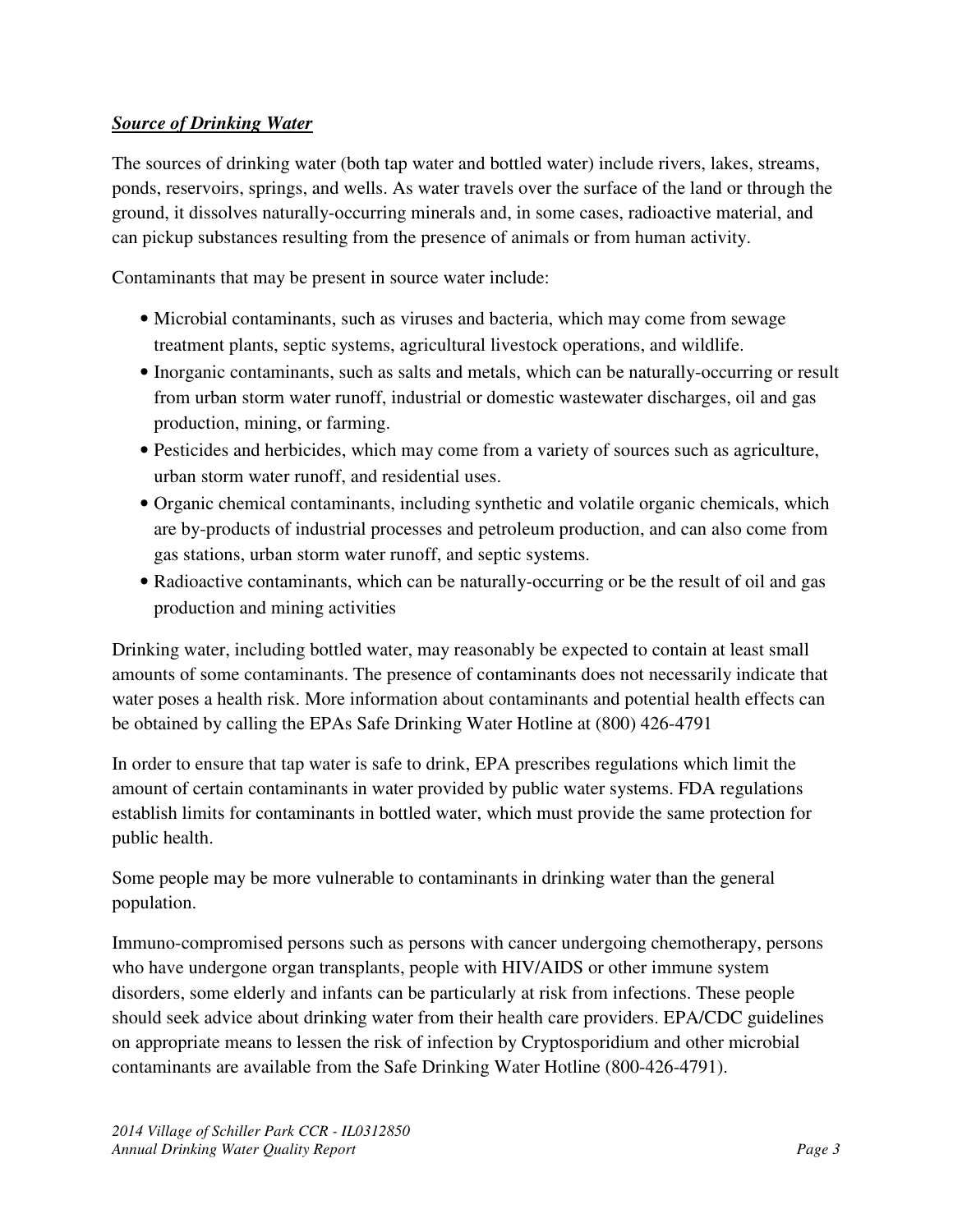If present, elevated levels of lead can cause serious health problems, especially for pregnant women and young children. Lead in drinking water is primarily from materials and components associated with service lines and home plumbing. We cannot control the variety of materials used in plumbing components. When your water has been sitting for several hours, you can minimize the potential for lead exposure by flushing your tap for 30 seconds to 2 minutes before using water for drinking or cooking. If you are concerned about lead in your water, you may wish to have your water tested. Information on lead in drinking water, testing methods, and steps you can take to minimize exposure is available from the Safe Drinking Water Hotline or at http://www.epa.gov/safewater/lead.

# *Susceptibility to Contamination*

The Illinois EPA considers all surface water sources of community water supply to be susceptible to potential pollution problems, The very nature of surface water allows contaminants to migrate into the intake with no protection only dilution. This is the reason for mandatory treatment of all surface water supplies in Illinois. Chicago's offshore intakes are located at a distance that shoreline impacts are not usually considered a factor on water quality. At certain times of the year, however, the potential for contamination exists due to wet weather flows and river reversals. In addition, the placement of the crib structures may serve to attract waterfowl, gulls, and terns that frequent the Great lakes area, thereby concentrating fecal deposits at the intake and thus compromising the source water quality. Conversely, the shore intakes are highly susceptible to storm water runoff, marinas, and shoreline point sources due to influx of groundwater to the lake.

Further information on our community water supply's Source Water Assessment Program is available by calling the City of Chicago, Department of Water Management at 312-742-6635.

# *2014 Voluntary Monitoring*

The City of Chicago has continued monitoring for Cryptosporidium, Giardia and E. coli in its source water as part of its water quality program. To date, Cryptosporidium has not been detected in these samples, but Giardia was detected in 2010 in one raw lake water sample collected in September 2010. Treatment processes have been optimized to provide effective barriers for removal of Cryptosporidium oocysts and Giardia cysts in the source water, effectively removing these organisms in the treatment process. By maintaining low turbidity through the removal of particles from the water, the possibility of Cryptosporidium and Giardia organisms getting into the drinking water system is greatly reduced.

In 2014, CDWM has continued monitoring for hexavalent chromium, also known as chromium-6. USEPA has not yet established a standard for chromium-6, a contaminant of concern, which has both natural and industrial sources. Please address any questions or concerns to DWM's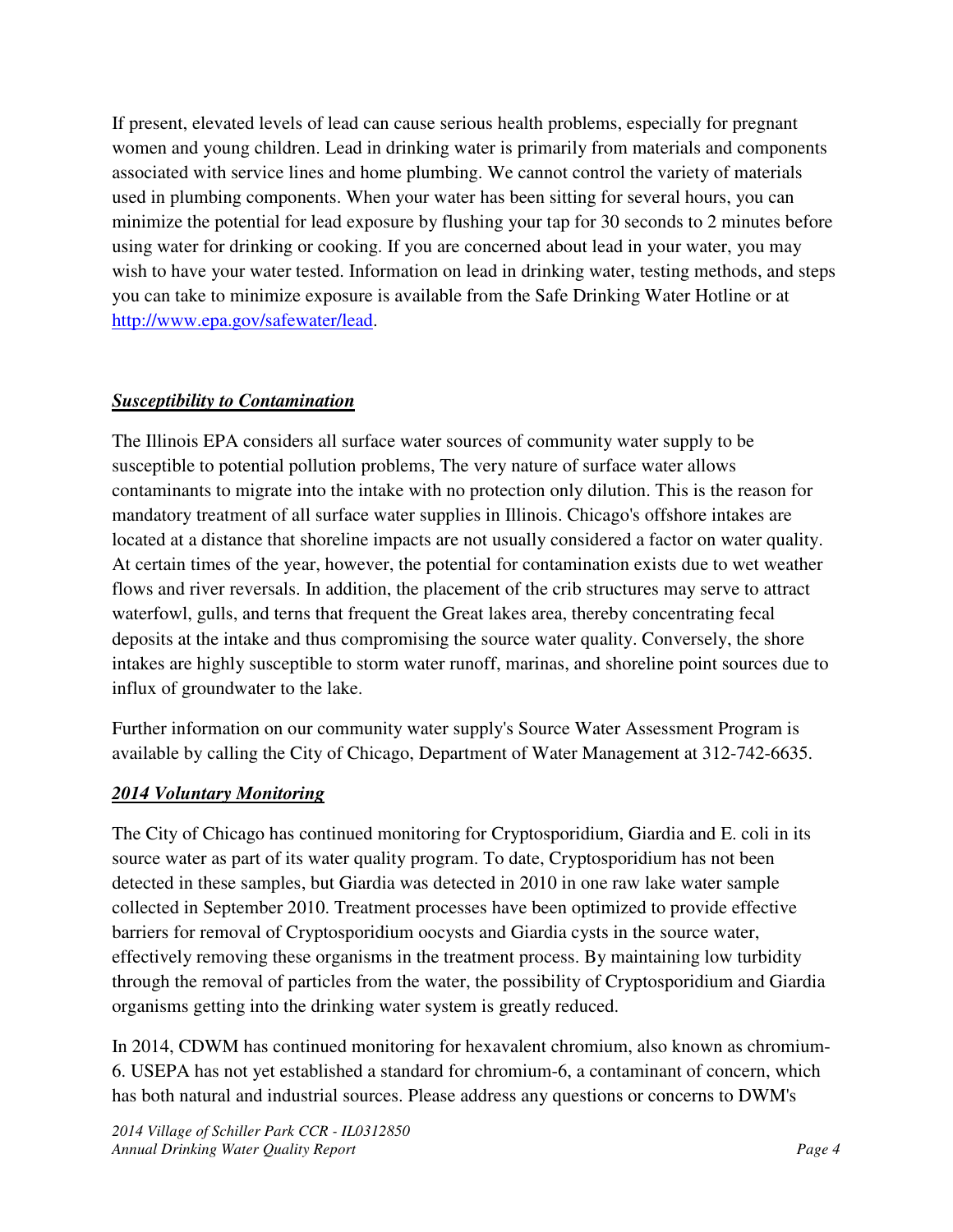Water Quality Division at 312-742-7499. Data Reports on the monitoring program for chromium-6 are posted on the City's website, which can be accessed at the following address below:

http://www.cityofchicago.org/city/en/depts/water/supp\_info/water\_quality\_resultsandreports/city\_of\_chicago\_emer gincontaminantstudy.html

# *2014 Violation Summary Table*

We are pleased to announce that no monitoring, reporting, treatment techniques, maximum residual disinfectant level, or maximum contaminant level violations were recorded during 2014.

#### *2014 Regulated Contaminants Detected*

#### *Coliform Bacteria*

| <b>Maximum</b><br><b>Contaminant</b><br>Level Goal | <b>Total</b><br>Coliform<br><b>Maximum</b><br><b>Contaminant</b><br>Level | <b>Highest</b><br>No. of<br>Positive | Fecal<br><b>Coliform or</b><br>E. Coli<br><b>Maximum</b><br><b>Contaminant</b><br>Level | Total No. of<br>Positive E.<br><b>Coli or Fecal</b><br>Coliform<br><b>Samples</b> | <b>Violation</b> | <b>Likely Source of</b><br><b>Contamination</b> |
|----------------------------------------------------|---------------------------------------------------------------------------|--------------------------------------|-----------------------------------------------------------------------------------------|-----------------------------------------------------------------------------------|------------------|-------------------------------------------------|
| $\overline{0}$                                     | 1 positive<br>monthly<br>sample.                                          |                                      |                                                                                         | 0                                                                                 | N                | Naturally present<br>in the<br>environment.     |

# *Lead and Copper*

*Definitions:* 

*Action Level Goal (ALG): The level of a contaminant in drinking water below which there is no known or expected risk to health. ALGs allow for a margin of safety.* 

*Action Level: The concentration of a contaminant which, if exceeded, triggers treatment or other requirements which a water system must follow.* 

| <b>Lead</b><br>and<br>Copper | Date<br><b>Sampled</b> | <b>MCLG</b> | <b>Action</b><br>Level<br>(AL) | 90th<br><b>Percentile</b> | # Sites<br>OverAL | Units | <b>Violation</b> | <b>Likely Source of</b><br><b>Contamination</b>                                   |
|------------------------------|------------------------|-------------|--------------------------------|---------------------------|-------------------|-------|------------------|-----------------------------------------------------------------------------------|
| Lead                         | 2014                   | $\theta$    | 15                             | 5.58                      | $\theta$          | ppb   | N                | Corrosion of<br>household<br>plumbing systems;<br>Erosion of natural<br>deposits. |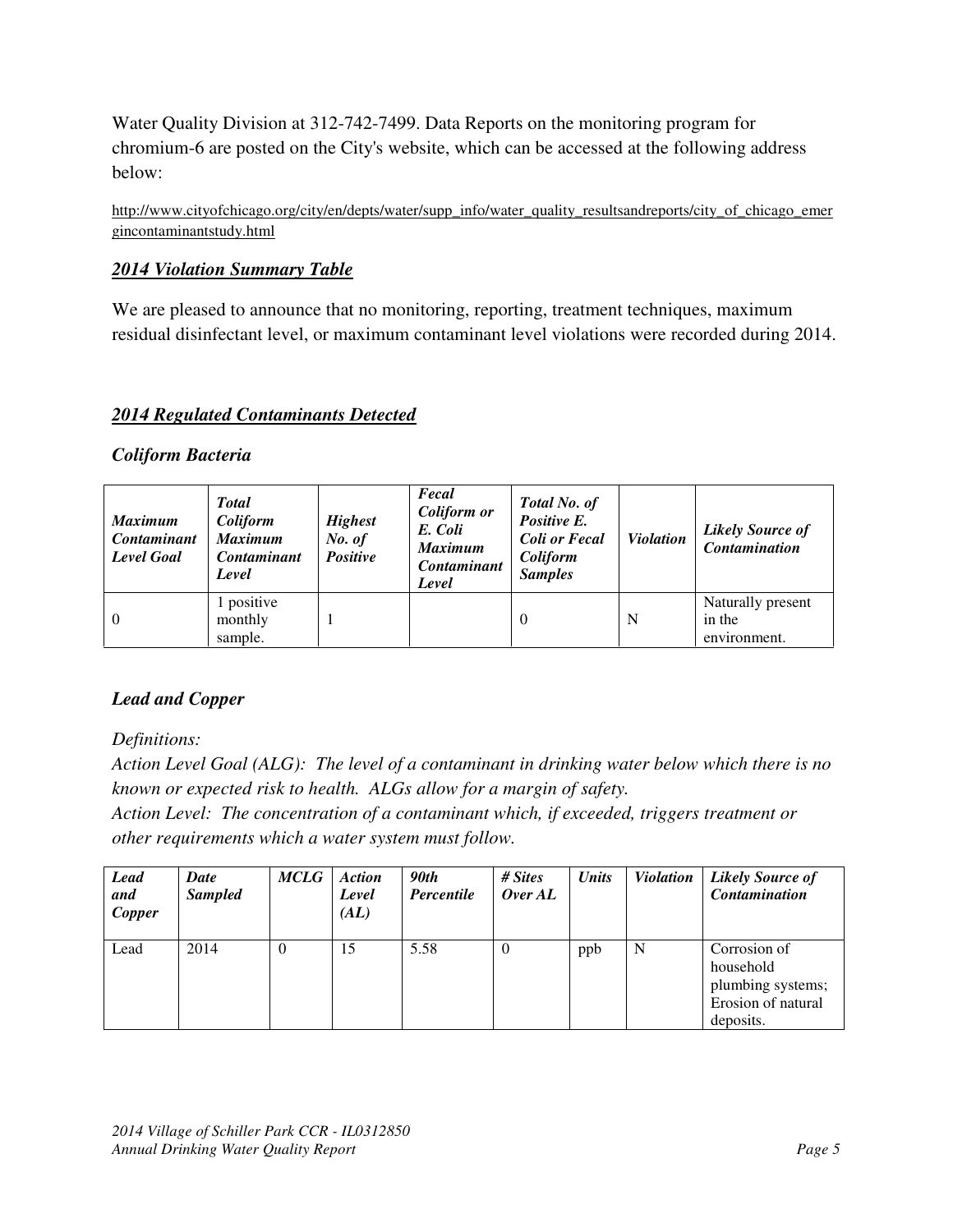# *Water Quality Test Results*

| <b>Definition of Terms for the Following Table:</b>     |                                                                                                                                                                                                              |  |  |  |  |  |  |
|---------------------------------------------------------|--------------------------------------------------------------------------------------------------------------------------------------------------------------------------------------------------------------|--|--|--|--|--|--|
| Maximum Contaminant Level<br>Goal or (MCLG):            | The level of a contaminant in drinking water below which there is no known or<br>expected risk to health. MCLGs allow for a margin of safety.                                                                |  |  |  |  |  |  |
| Maximum Contaminant Level or<br>$(MCL)$ :               | The highest level of a contaminant that is allowed in drinking water. MCLs are<br>set as close to the MCLGs as feasible using the best available treatment<br>technology.                                    |  |  |  |  |  |  |
| Maximum residual disinfectant<br>level goal or (MRDLG): | The level of a drinking water disinfectant below which there is no known or<br>expected risk to health. MRDLGs do not reflect the benefits of the use of<br>disinfectants to control microbial contaminants. |  |  |  |  |  |  |
| Maximum residual disinfectant<br>level or (MRDL):       | The highest level of a disinfectant allowed in drinking water. There is<br>convincing evidence that addition of a disinfectant is necessary for control of<br>microbial contaminants.                        |  |  |  |  |  |  |

| Definitions: The following tables contain scientific terms and measures, some of which may require explanation. |                                                                                                 |  |  |  |  |  |  |
|-----------------------------------------------------------------------------------------------------------------|-------------------------------------------------------------------------------------------------|--|--|--|--|--|--|
| ppb:                                                                                                            | micrograms per liter or parts per billion - or one ounce in 7,350,000 gallons of<br>water.      |  |  |  |  |  |  |
| na:                                                                                                             | not applicable.                                                                                 |  |  |  |  |  |  |
| Avg:                                                                                                            | Regulatory compliance with some MCLs are based on running annual average<br>of monthly samples. |  |  |  |  |  |  |
| ppm:                                                                                                            | milligrams per liter or parts per million - or one ounce in 7,350 gallons of<br>water.          |  |  |  |  |  |  |

# *Regulated Contaminants*

| <b>Disinfectants</b><br>and Disinfection<br><b>By-Products</b> | <b>Collection</b><br><b>Date</b> | <b>Highest</b><br>Level<br><b>Detected</b> | Range of<br>Levels<br><b>Detected</b> | <b>MCLG</b>                 | <b>MCL</b>            | Unit<br>S | <b>Violati</b><br>on | <b>Likely Source of</b><br><b>Contamination</b>  |
|----------------------------------------------------------------|----------------------------------|--------------------------------------------|---------------------------------------|-----------------------------|-----------------------|-----------|----------------------|--------------------------------------------------|
| Chlorine                                                       | 12/31/201<br>$\overline{4}$      | 0.8                                        | $0.7 - 1$                             | <b>MRDL</b><br>$G = 4$      | <b>MRD</b><br>$L = 4$ | ppm       | N                    | Water additive<br>used to control<br>microbes.   |
| Haloacetic Acids<br>$(HAA5)^*$                                 | 2014                             | 15                                         | $7.93 -$<br>16.07                     | No goal<br>for the<br>total | 60                    | ppb       | N                    | By-product of<br>drinking water<br>disinfection. |
| Total<br><b>Trihalomethanes</b><br>(TTHM)                      | 2014                             | 27                                         | $15.33 -$<br>32.2                     | No goal<br>for the<br>total | 80                    | ppb       | N                    | By-product of<br>drinking water<br>disinfection. |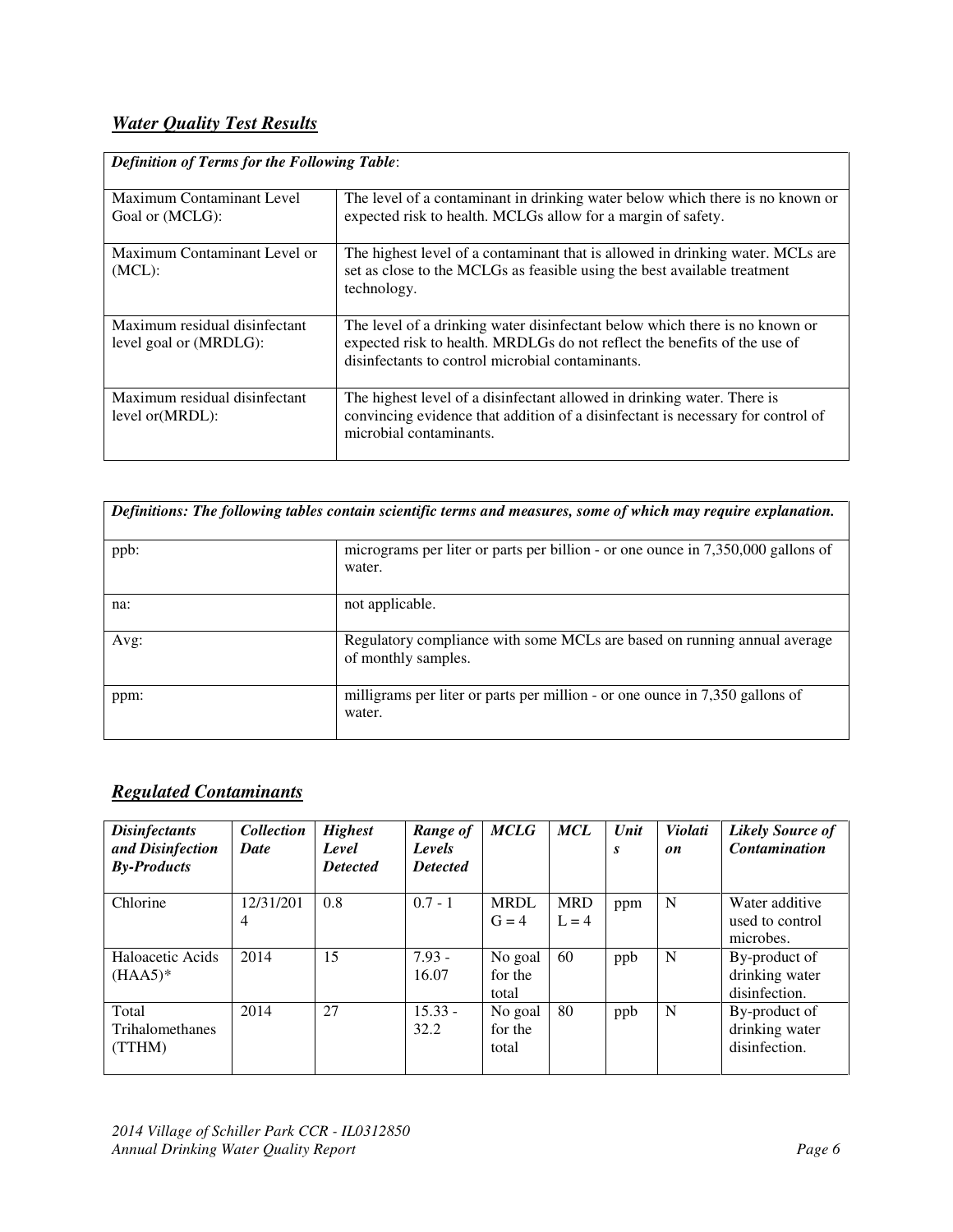# **Data Tabulated by Chicago Department of Water Management 2014 Water Quality Data**

# *Definition of Terms:*

| Maximum Contaminant Level<br>Goal or (MCLG):            | The level of a contaminant in drinking water below which there is no known or<br>expected risk to health. MCLGs allow for a margin of safety.                                                                                                                                                                      |
|---------------------------------------------------------|--------------------------------------------------------------------------------------------------------------------------------------------------------------------------------------------------------------------------------------------------------------------------------------------------------------------|
| Maximum Contaminant Level or<br>$(MCL)$ :               | The highest level of a contaminant that is allowed in drinking water. MCLs are<br>set as close to the MCLGs as feasible using the best available treatment<br>technology.                                                                                                                                          |
| Maximum residual disinfectant<br>level goal or (MRDLG): | The level of a drinking water disinfectant below which there is no known or<br>expected risk to health. MRDLGs do not reflect the benefits of the use of<br>disinfectants to control microbial contaminants.                                                                                                       |
| Maximum residual disinfectant<br>level or(MRDL):        | The highest level of a disinfectant allowed in drinking water. There is<br>convincing evidence that addition of a disinfectant is necessary for control of<br>microbial contaminants.                                                                                                                              |
| <b>Highest Level Detected</b>                           | This column represents the highest single sample reading of a contaminant of<br>all samples collected in 2009.                                                                                                                                                                                                     |
| Range of Detections                                     | This column represents a range of individual sample results, from lowest to<br>highest that were collected during the CCR calendar year.                                                                                                                                                                           |
| Date of Samples                                         | If a date appears in this column, the IEPA requires monitoring for this<br>contaminant less than once per year because the concentrations do not<br>frequently change. If not date appears in the column, monitoring for this<br>contaminant was conducted during the Consumer Confidence Report Calendar<br>year. |
| Action Level (AL)                                       | The concentration of the contaminant which, if exceed, triggers treatment or<br>other requirements which a water system must follow.                                                                                                                                                                               |
| Treatment Technique (TT)                                | A required process intended to reduce the level of contaminant in drinking<br>water.                                                                                                                                                                                                                               |
| ND                                                      | Contaminant NOT DETECTED at or above the reporting or testing limit.                                                                                                                                                                                                                                               |
| <b>NA</b>                                               | Not Applicable.                                                                                                                                                                                                                                                                                                    |

# *Units of Measurements*

ppm - parts per million, or milligrams per litter

ppb - parts per billion, or micrograms per liter

NTU - Nephelometric Turbidity Unit, used to measure cloudiness of drinking water

%<=0.3NTU - Percent of Samples less than or equal to 0.3 NTU

pCi/L - Picocuries per liter, used to measure radioactivity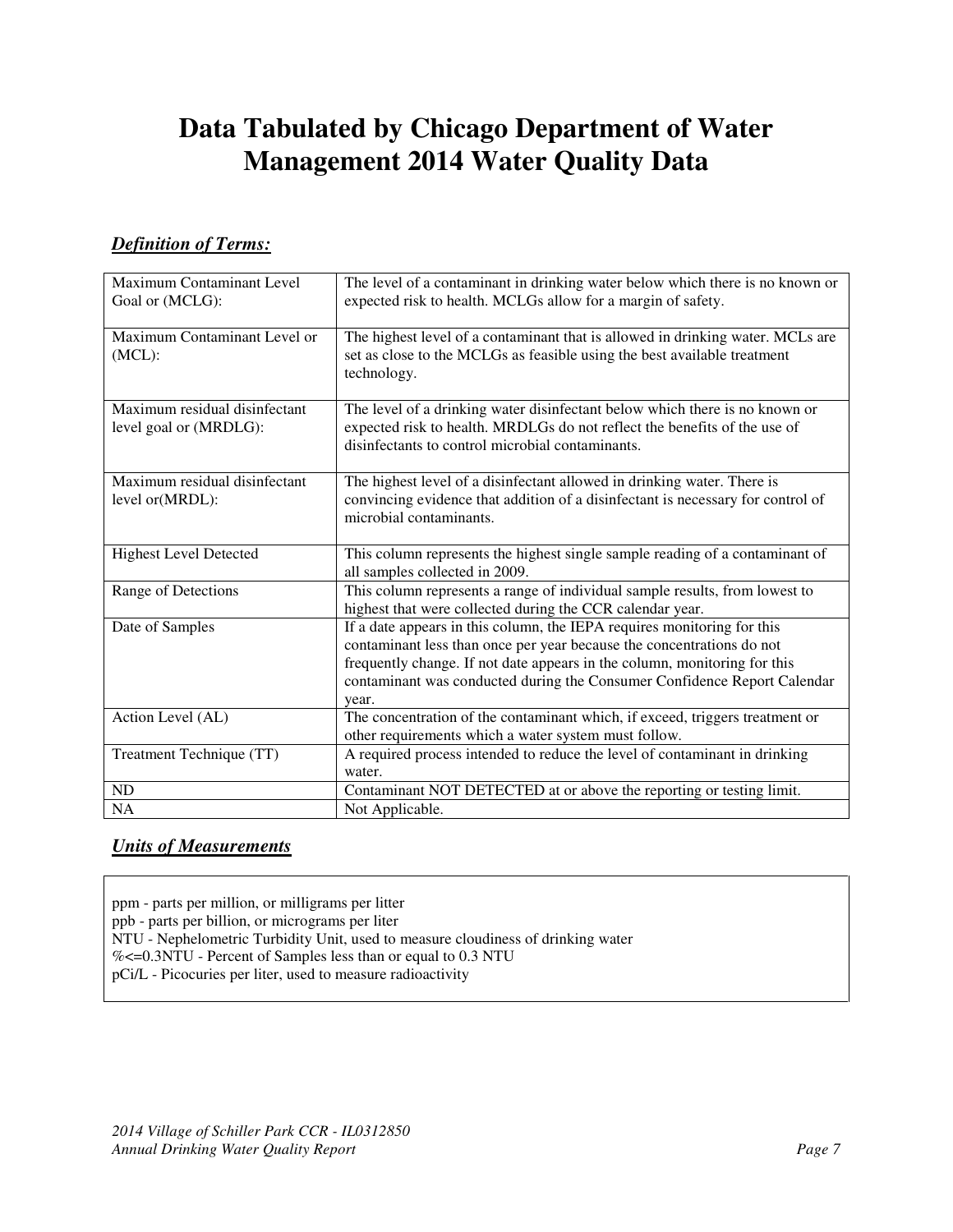# *Detected Contaminants*

|                                                                | <b>Turbidity Data</b> |                                  |                      |                   |                   |                |  |  |  |
|----------------------------------------------------------------|-----------------------|----------------------------------|----------------------|-------------------|-------------------|----------------|--|--|--|
| Contaminant                                                    | <b>MCLG</b>           | <b>MCL</b>                       | <b>Highest Level</b> | Range of          | <b>Violations</b> | Date of        |  |  |  |
| (unit of                                                       |                       |                                  | <b>Detected</b>      | <b>Detections</b> |                   | <b>Samples</b> |  |  |  |
| measurement                                                    |                       |                                  |                      |                   |                   |                |  |  |  |
| ) typical                                                      |                       |                                  |                      |                   |                   |                |  |  |  |
| source of                                                      |                       |                                  |                      |                   |                   |                |  |  |  |
| contaminant                                                    |                       |                                  |                      |                   |                   |                |  |  |  |
| Turbidity                                                      | N/A                   | <b>TT</b>                        | 100 %                | 100% -100%        |                   |                |  |  |  |
| (NTU/Lowe<br>st Monthly<br>$% \leq 0.3$<br>NTU)<br>Soil Runoff |                       | (Limit<br>$95\% < = 0.3N$<br>TU) |                      |                   |                   |                |  |  |  |
| Turbidity                                                      | N/A                   | <b>TT</b>                        | 0.11                 | N/A               |                   |                |  |  |  |
| (NTU/Highe<br>st Single<br>Measuremen<br>$t$ ) -               |                       | (Limit 1<br>NTU)                 |                      |                   |                   |                |  |  |  |
| Soil Runoff                                                    |                       |                                  |                      |                   |                   |                |  |  |  |

| <b>Inorganic Contaminants</b>                                                                                      |                |                |                                         |                               |                   |                           |  |  |  |
|--------------------------------------------------------------------------------------------------------------------|----------------|----------------|-----------------------------------------|-------------------------------|-------------------|---------------------------|--|--|--|
| Contaminant<br>(unit of<br>measurement<br>$\int$ typical<br>source of<br>contaminant                               | <b>MCLG</b>    | MCL            | <b>Highest Level</b><br><b>Detected</b> | Range of<br><b>Detections</b> | <b>Violations</b> | Date of<br><b>Samples</b> |  |  |  |
| <b>BARIUM</b><br>(ppm)                                                                                             | $\overline{2}$ | $\overline{2}$ | 0.0227                                  | $0.0223 -$<br>0.0227          |                   |                           |  |  |  |
| Discharge of<br>drilling<br>wastes;<br>Discharge<br>from metal<br>refineries;<br>Erosion of<br>natural<br>deposits |                |                |                                         |                               |                   |                           |  |  |  |
| <b>NITRATE</b><br>(AS <sup>2</sup> )<br><b>NITROGEN</b><br>$)$ (ppm)                                               | 10             | 10             | 0.31                                    | $0.30 - 31$                   |                   |                           |  |  |  |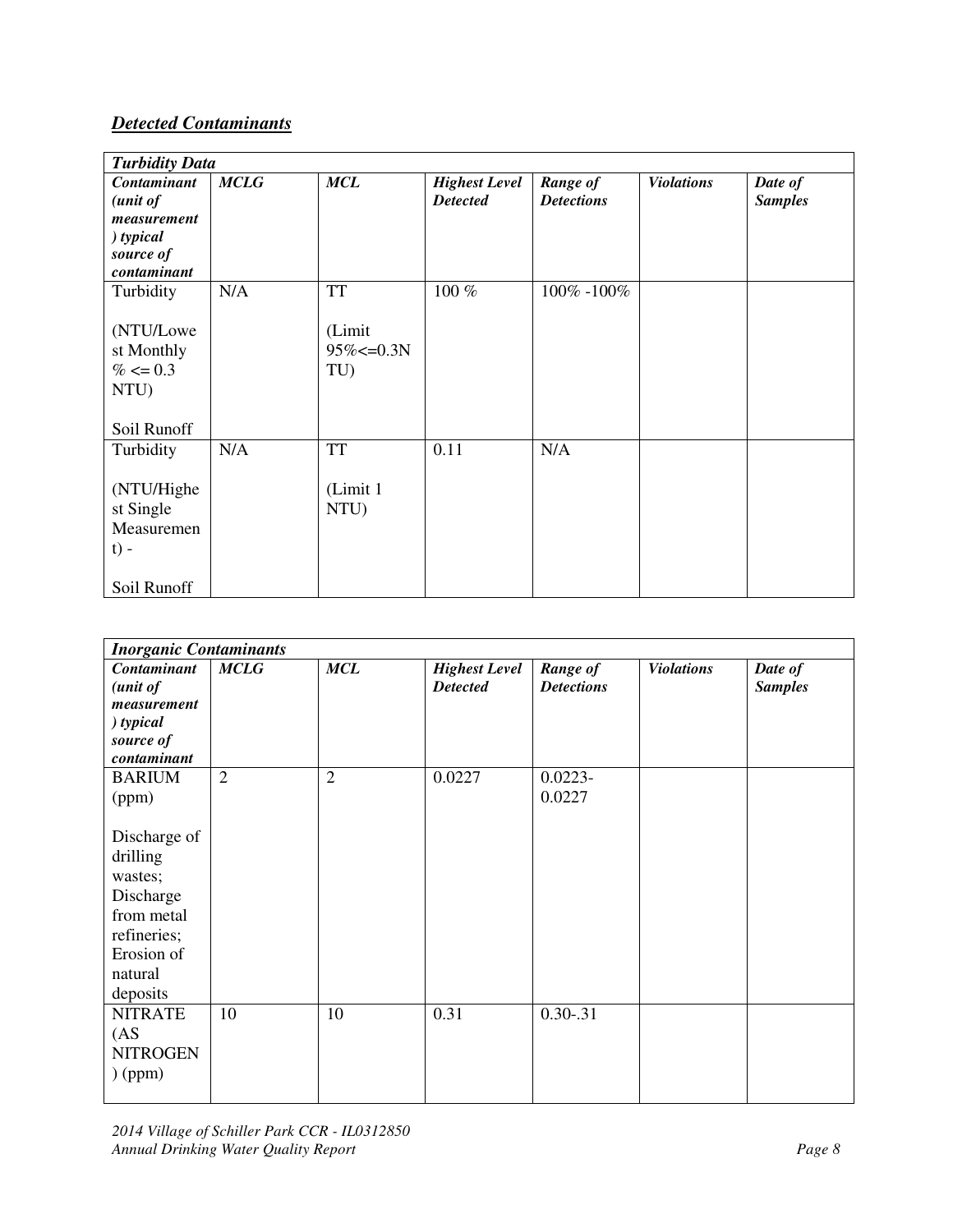| Runoff from        |    |        |      |               |  |
|--------------------|----|--------|------|---------------|--|
| fertilizer         |    |        |      |               |  |
| used               |    |        |      |               |  |
| Leaching           |    |        |      |               |  |
| from septic        |    |        |      |               |  |
| tanks              |    |        |      |               |  |
| sewage;            |    |        |      |               |  |
| Erosion of         |    |        |      |               |  |
| natural            |    |        |      |               |  |
| deposits           |    |        |      |               |  |
| <b>TOTAL</b>       | 10 | $10\,$ | 0.31 | $0.30 - 0.31$ |  |
| <b>NITRATE</b>     |    |        |      |               |  |
| AND                |    |        |      |               |  |
| <b>NITRITE</b>     |    |        |      |               |  |
| (AS <sup>2</sup> ) |    |        |      |               |  |
| <b>NITROGEN</b>    |    |        |      |               |  |
| $)$ (ppm)          |    |        |      |               |  |
|                    |    |        |      |               |  |
| Runoff from        |    |        |      |               |  |
| fertilizer         |    |        |      |               |  |
| use;               |    |        |      |               |  |
| Leaching           |    |        |      |               |  |
| from septic        |    |        |      |               |  |
| tanks              |    |        |      |               |  |
| sewage;            |    |        |      |               |  |
| Erosion of         |    |        |      |               |  |
| natural            |    |        |      |               |  |
| deposits           |    |        |      |               |  |

*Total Organic Carbon:* TOC (total organic carbon) The percentage of TOC removal was measured each month and the system met all TOC removal requirements set by IEPA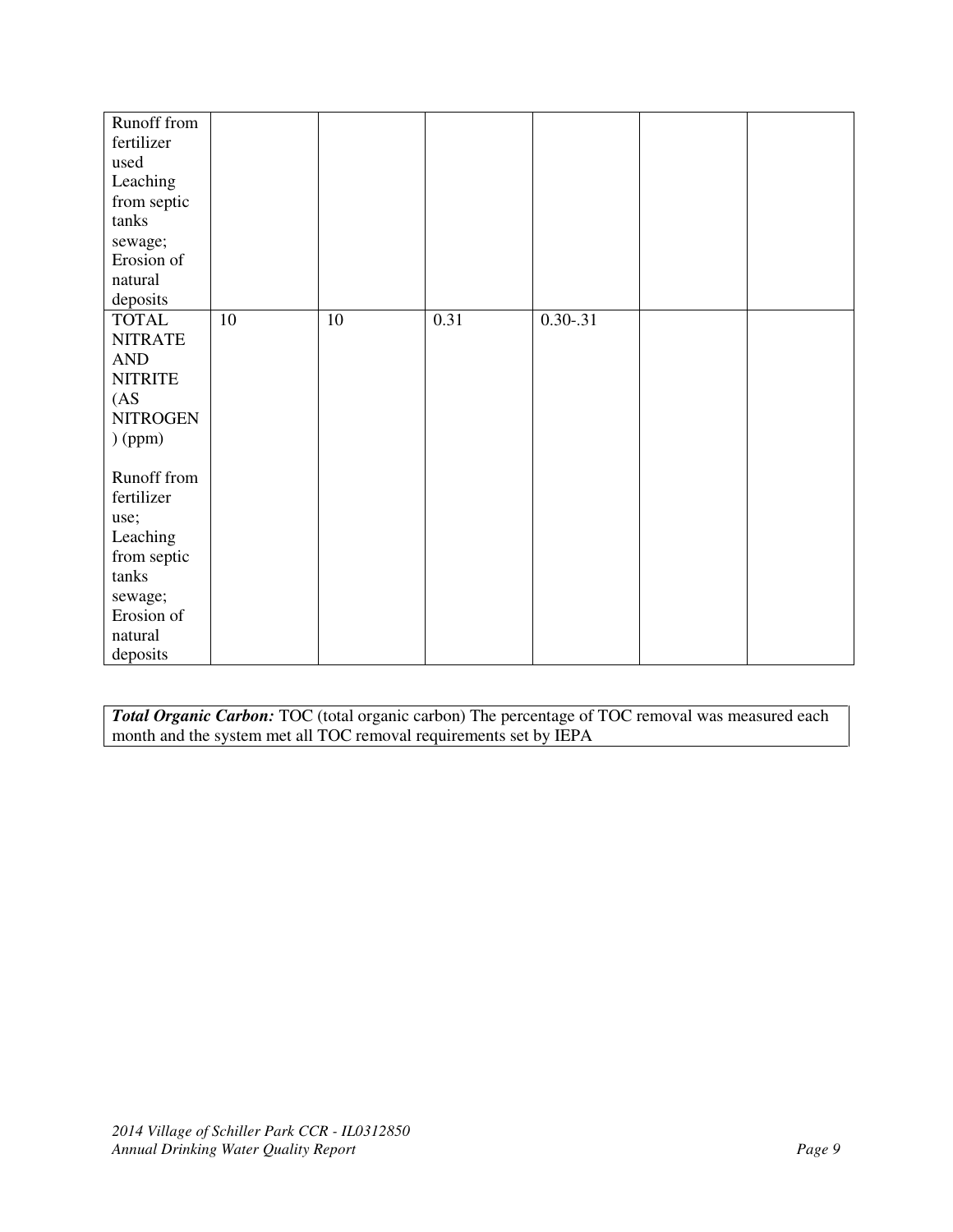| <b>Unregulated Contaminants</b>                                                                         |             |            |                              |                        |            |                    |
|---------------------------------------------------------------------------------------------------------|-------------|------------|------------------------------|------------------------|------------|--------------------|
| Contaminant<br>(unit of<br>measurement)<br>typical source<br>of<br>contaminant                          | <b>MCLG</b> | <b>MCL</b> | Highest<br>Level<br>Detected | Range of<br>Detections | Violations | Date of<br>Samples |
| <b>SULFATE</b><br>(ppm)<br>Erosion of<br>naturally<br>occurring<br>deposits                             | N/A         | N/A        | 35.5                         | 20.9-35.5              |            |                    |
| <b>SODIUM</b><br>(ppm)<br>Erosion of<br>naturally<br>occurring<br>deposits;<br>Used as water<br>softner | N/A         | N/A        | 10.0                         | $9.53 - 10.0$          |            |                    |

| <b>State Regulated Contaminants</b> |                |            |          |               |            |         |  |  |  |
|-------------------------------------|----------------|------------|----------|---------------|------------|---------|--|--|--|
| Contaminant                         | <b>MCLG</b>    | <b>MCL</b> | Highest  | Range of      | Violations | Date of |  |  |  |
| (unit of                            |                |            | Level    | Detections    |            | Samples |  |  |  |
| measurement)                        |                |            | Detected |               |            |         |  |  |  |
| typical source                      |                |            |          |               |            |         |  |  |  |
| of                                  |                |            |          |               |            |         |  |  |  |
| contaminant                         |                |            |          |               |            |         |  |  |  |
| <b>FLUORIDE</b>                     | $\overline{4}$ | 4          | 0.98     | $0.94 - 0.98$ |            |         |  |  |  |
| (ppm)                               |                |            |          |               |            |         |  |  |  |
|                                     |                |            |          |               |            |         |  |  |  |
| Water                               |                |            |          |               |            |         |  |  |  |
| additive                            |                |            |          |               |            |         |  |  |  |
| which                               |                |            |          |               |            |         |  |  |  |
| promotes                            |                |            |          |               |            |         |  |  |  |
| strong teeth                        |                |            |          |               |            |         |  |  |  |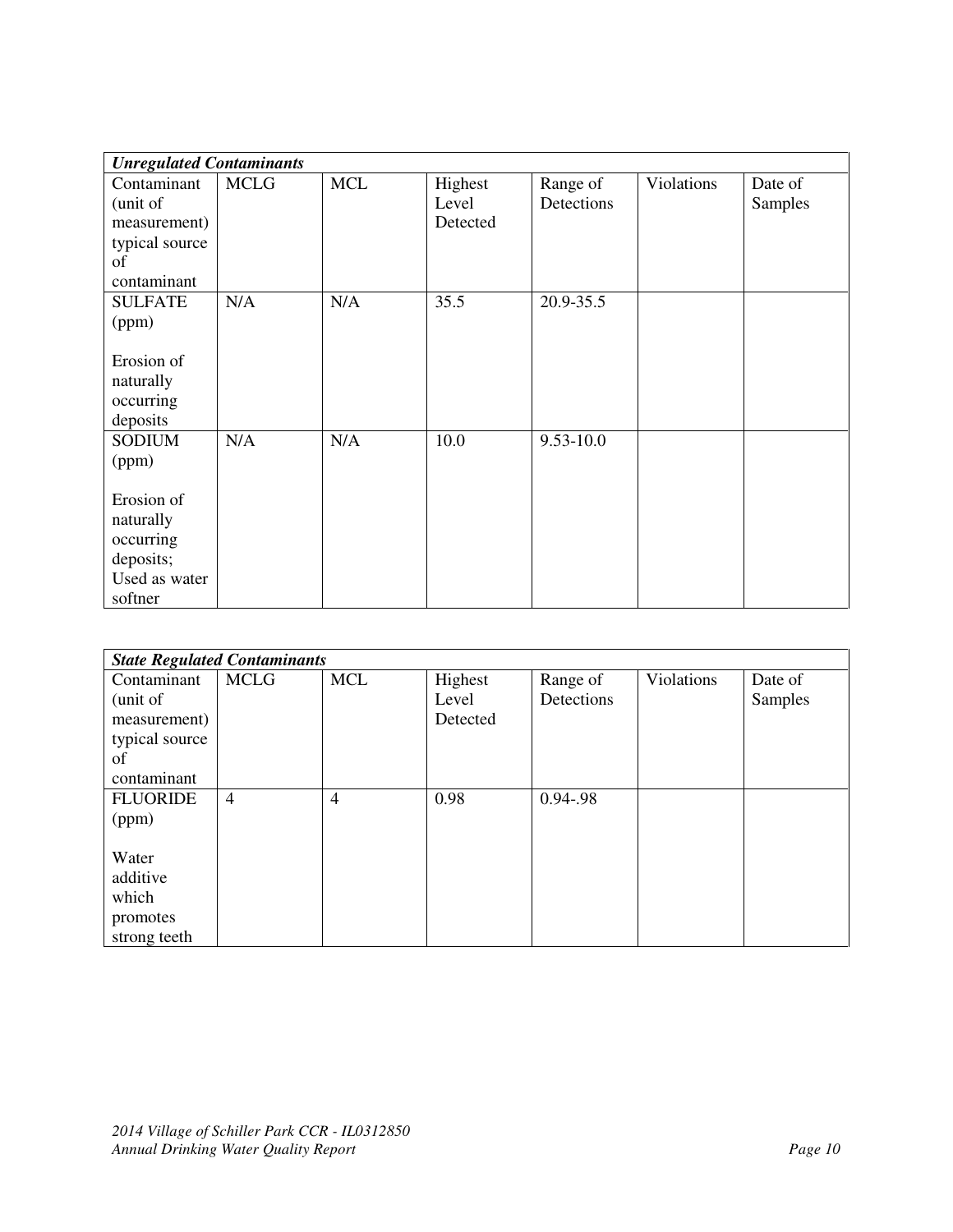| <b>Radioactive Contaminants</b> |                |            |          |             |            |         |
|---------------------------------|----------------|------------|----------|-------------|------------|---------|
| Contaminant                     | <b>MCLG</b>    | <b>MCL</b> | Highest  | Range of    | Violations | Date of |
| (unit of                        |                |            | Level    | Detections  |            | Samples |
| measurement)                    |                |            | Detected |             |            |         |
| typical source                  |                |            |          |             |            |         |
| of                              |                |            |          |             |            |         |
| contaminant                     |                |            |          |             |            |         |
| <b>COMBINED</b>                 | $\overline{0}$ | 5          | 0.84     | 0.50-0.84   |            |         |
| <b>RADIUM</b>                   |                |            |          |             |            |         |
| 226/228                         |                |            |          |             |            |         |
| (pCi/L)                         |                |            |          |             |            |         |
|                                 |                |            |          |             |            |         |
| Decay of                        |                |            |          |             |            |         |
| natural and                     |                |            |          |             |            |         |
| man-made                        |                |            |          |             |            |         |
| deposits                        |                |            |          |             |            |         |
| <b>GROSS</b>                    | $\overline{0}$ | 15         | 6.6      | $6.1 - 6.6$ |            |         |
| <b>ALPHA</b>                    |                |            |          |             |            |         |
| Excluding                       |                |            |          |             |            |         |
| radon and                       |                |            |          |             |            |         |
| uranium                         |                |            |          |             |            |         |
| (pCi/L)                         |                |            |          |             |            |         |
| Decay of                        |                |            |          |             |            |         |
| natural and                     |                |            |          |             |            |         |
| manmade                         |                |            |          |             |            |         |
| deposits                        |                |            |          |             |            |         |

| <b>UCMR3 Compliance Reporting</b> |  |
|-----------------------------------|--|
|-----------------------------------|--|

In compliance with the unregulated Contaminate Monitoring Rule 3 (UCMR3) as required by the EPA, the City of Chicago has monitored for 28 contaminants suspected to be present in drinking water, but that do not have health-based standards set under the Safe Drinking Water Act. The monitoring results were reported to the EPA. The list of UCMR3 contaminants that we have monitored included volatile organic chemicals, metals, perfluorinated compounds, hormones 1, 4-dioxane, and chlorate. The contaminants that were detected in this monitoring program are listed below.

|                |             | -0 r - - 0 - - |          |             |            |         |
|----------------|-------------|----------------|----------|-------------|------------|---------|
| Contaminant    | <b>MCLG</b> | <b>MCL</b>     | Highest  | Range of    | Violations | Date of |
| (unit of       |             |                | Level    | Detections  |            | Samples |
| measuremen     |             |                | Detected |             |            |         |
| t) typical     |             |                |          |             |            |         |
| source of      |             |                |          |             |            |         |
| contaminant    |             |                |          |             |            |         |
| <b>CHROMIU</b> | 100         | 100            | 0.3      | $0.2 - 0.3$ |            |         |
| $M$ (ppb)      |             |                |          |             |            |         |
|                |             |                |          |             |            |         |
| Naturally-     |             |                |          |             |            |         |
| occurring      |             |                |          |             |            |         |
| element;       |             |                |          |             |            |         |
| used in        |             |                |          |             |            |         |
| making steel   |             |                |          |             |            |         |
| and other      |             |                |          |             |            |         |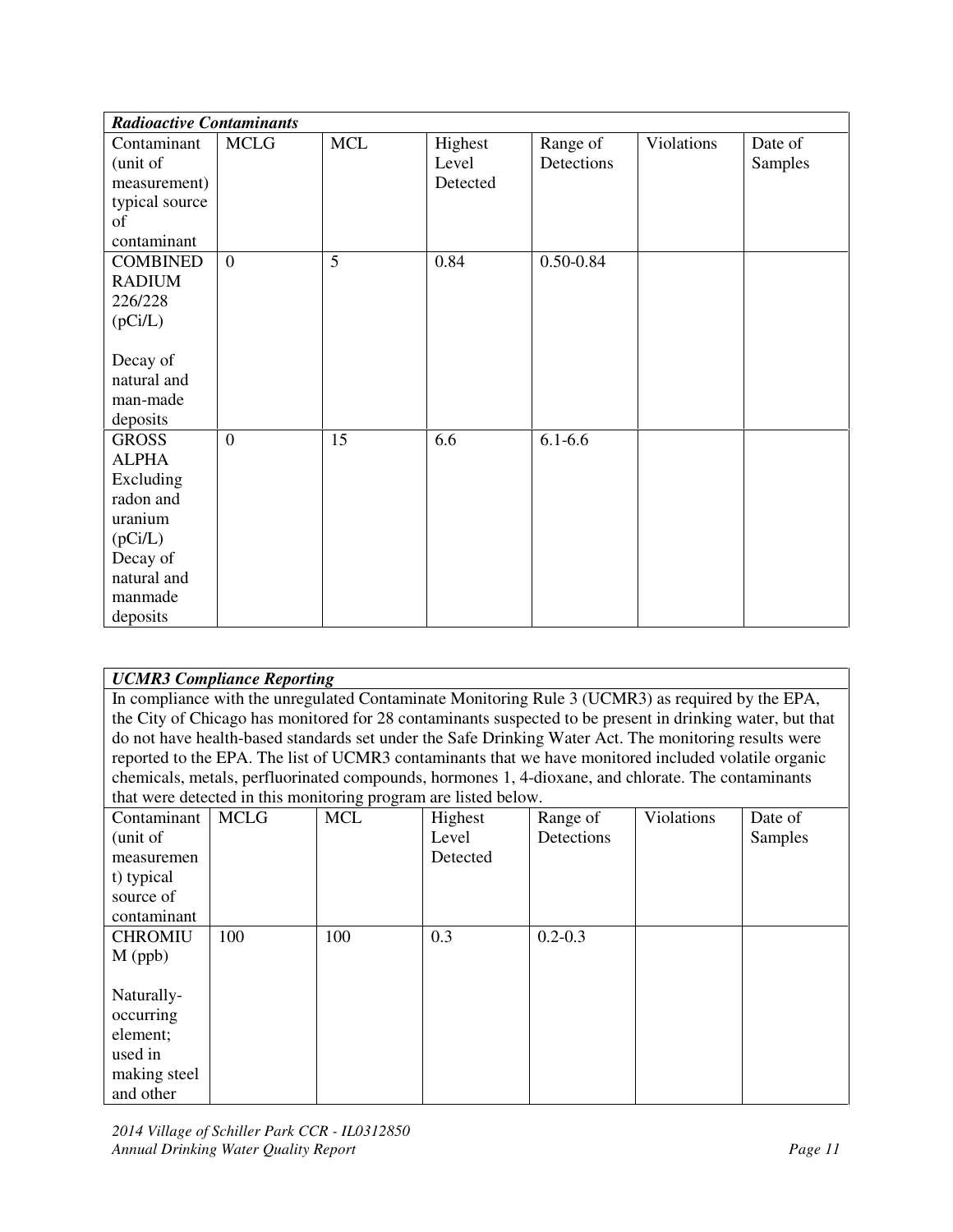| alloys          |           |           |                  |               |  |
|-----------------|-----------|-----------|------------------|---------------|--|
| <b>MOLYBDE</b>  | N/A       | N/A       | 1.1              | $1.0 - 1.1$   |  |
| NUM (ppb)       |           |           |                  |               |  |
|                 |           |           |                  |               |  |
| Naturally-      |           |           |                  |               |  |
| occurring       |           |           |                  |               |  |
| element         |           |           |                  |               |  |
| found in        |           |           |                  |               |  |
| ores and        |           |           |                  |               |  |
|                 |           |           |                  |               |  |
| present in      |           |           |                  |               |  |
| plants,         |           |           |                  |               |  |
| animals and     |           |           |                  |               |  |
| bacteria;       |           |           |                  |               |  |
| commonly        |           |           |                  |               |  |
| used form       |           |           |                  |               |  |
| molybdenu       |           |           |                  |               |  |
| m trioxide      |           |           |                  |               |  |
| <b>STRONTIU</b> | N/A       | N/A       | 120              | 110-120       |  |
| $M$ (ppb)       |           |           |                  |               |  |
|                 |           |           |                  |               |  |
| Naturally-      |           |           |                  |               |  |
| occurring       |           |           |                  |               |  |
| element; has    |           |           |                  |               |  |
| been used in    |           |           |                  |               |  |
| cathode-ray     |           |           |                  |               |  |
| tube TVs to     |           |           |                  |               |  |
| block x-ray     |           |           |                  |               |  |
| emissions.      |           |           |                  |               |  |
| <b>VANADIU</b>  | N/A       | N/A       | $\overline{0.3}$ | $ND-0.3$      |  |
| M (ppb)         |           |           |                  |               |  |
|                 |           |           |                  |               |  |
| Naturally-      |           |           |                  |               |  |
| occurring       |           |           |                  |               |  |
| metal;          |           |           |                  |               |  |
| vanadium        |           |           |                  |               |  |
| pentoxide is    |           |           |                  |               |  |
| used as a       |           |           |                  |               |  |
| catalyst and    |           |           |                  |               |  |
| a chemical      |           |           |                  |               |  |
| intermediate    |           |           |                  |               |  |
| <b>CHROMIU</b>  | $\rm N/A$ | $\rm N/A$ | 0.22             | $0.16 - 0.22$ |  |
| $M-6$ or        |           |           |                  |               |  |
| <b>HEXAVAL</b>  |           |           |                  |               |  |
|                 |           |           |                  |               |  |
| <b>ENT</b>      |           |           |                  |               |  |
| <b>CHROMIU</b>  |           |           |                  |               |  |
| $M$ (ppb)       |           |           |                  |               |  |
|                 |           |           |                  |               |  |
| Naturally-      |           |           |                  |               |  |
| occurring       |           |           |                  |               |  |
| element;        |           |           |                  |               |  |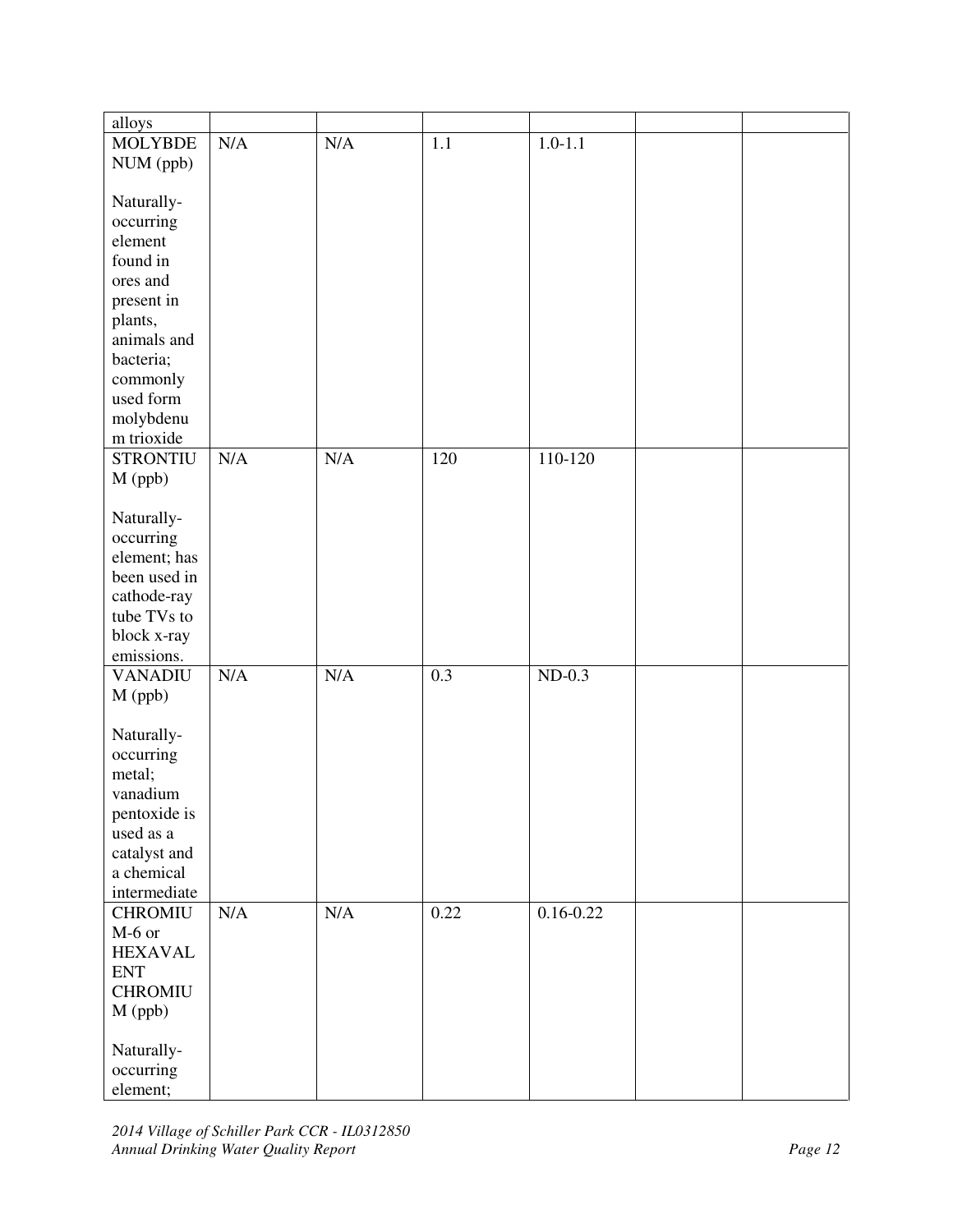| used in<br>making steel |     |           |        |            |  |
|-------------------------|-----|-----------|--------|------------|--|
| and alloys              |     |           |        |            |  |
| $4-$                    | N/A | $\rm N/A$ | 0.0008 | $0.0006 -$ |  |
| <b>ANDRODS</b>          |     |           |        | 0.0008     |  |
| TENE-3,17-              |     |           |        |            |  |
| <b>DIONE</b>            |     |           |        |            |  |
| (ppb)                   |     |           |        |            |  |
|                         |     |           |        |            |  |
| Steroidal               |     |           |        |            |  |
| hormone                 |     |           |        |            |  |
| naturally               |     |           |        |            |  |
| produced in             |     |           |        |            |  |
| the human               |     |           |        |            |  |
| body; and               |     |           |        |            |  |
| used as an              |     |           |        |            |  |
| anabolic                |     |           |        |            |  |
| steroid and a           |     |           |        |            |  |
| dietary                 |     |           |        |            |  |
| supplement              |     |           |        |            |  |
| <b>TESTOSTE</b>         | N/A | N/A       | 0.0001 | $0.0001 -$ |  |
| RONE (ppb)              |     |           |        | 0.0001     |  |
|                         |     |           |        |            |  |
| Androganic              |     |           |        |            |  |
| steroid                 |     |           |        |            |  |
| naturally               |     |           |        |            |  |
| produce in              |     |           |        |            |  |
| the human               |     |           |        |            |  |
| body; and               |     |           |        |            |  |
| used in                 |     |           |        |            |  |
| pharmaceuti             |     |           |        |            |  |
| cals                    |     |           |        |            |  |